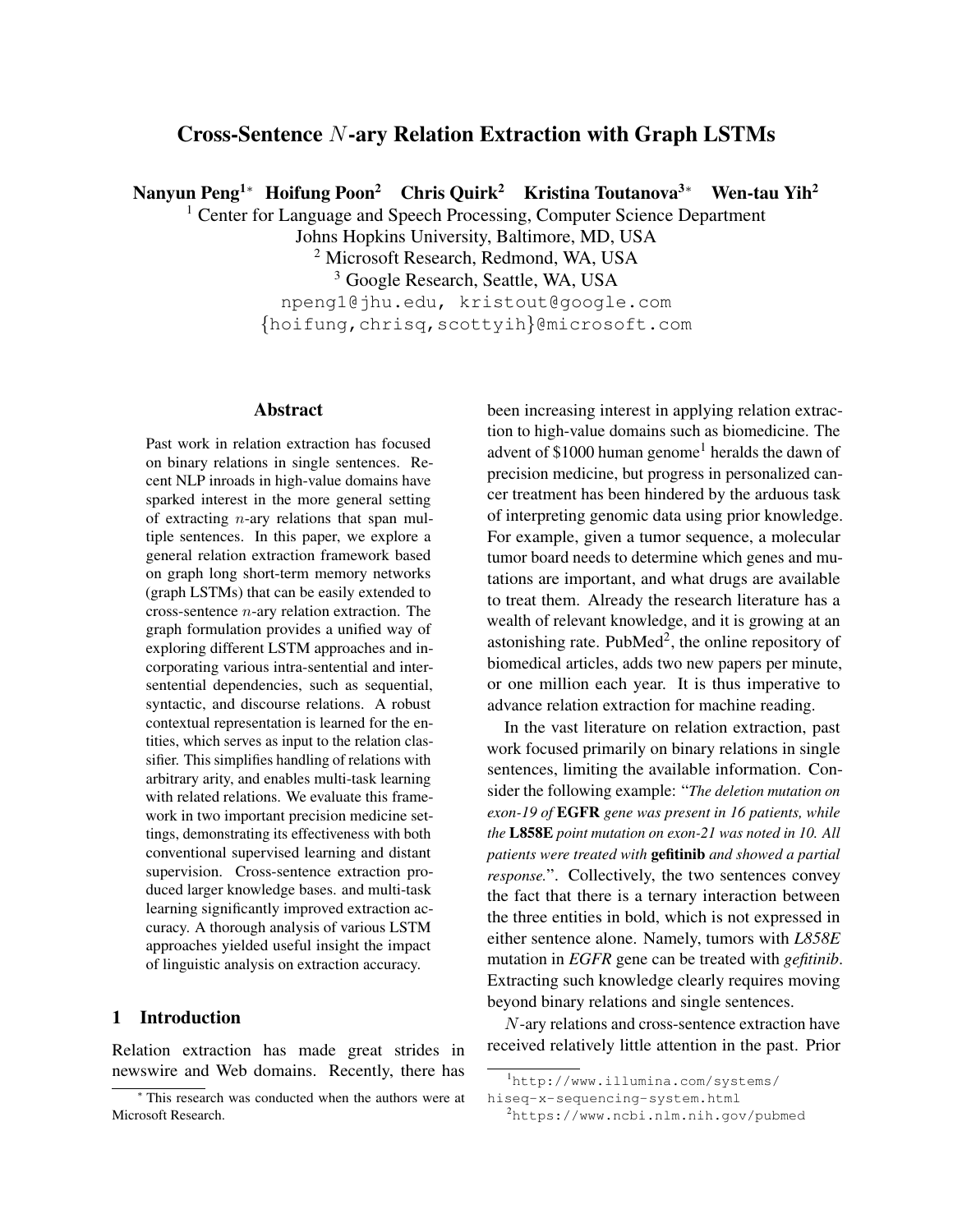<span id="page-1-0"></span>

Figure 1: An example document graph for a pair of sentences expressing a ternary interaction (tumors with L858E mutation in EGFR gene respond to gefitinib treatment). For simplicity, we omit edges between adjacent words or representing discourse relations.

work on *n*-ary relation extraction focused on single sentences [\(Palmer et al., 2005;](#page-12-0) [McDonald et al.,](#page-12-1) [2005\)](#page-12-1) or entity-centric attributes that can be extracted largely independently [\(Chinchor, 1998;](#page-11-0) [Surdeanu](#page-13-0) [and Heng, 2014\)](#page-13-0). Prior work on cross-sentence extraction often used coreference to gain access to arguments in a different sentence [\(Gerber and Chai,](#page-12-2) [2010;](#page-12-2) [Yoshikawa et al., 2011\)](#page-13-1), without truly modeling inter-sentential relational patterns. (See Section [7](#page-9-0) for a more detailed discussion.) A notable exception is [Quirk and Poon \(2017\)](#page-13-2), which applied distant supervision to general cross-sentence relation extraction, but was limited to binary relations.

In this paper, we explore a general framework for cross-sentence  $n$ -ary relation extraction, based on graph long short-term memory networks (graph LSTMs). By adopting the graph formulation, our framework subsumes prior approaches based on chain or tree LSTMs, and can incorporate a rich set of linguistic analyses to aid relation extraction. Relation classification takes as input the entity representations learned from the entire text, and can be easily extended for arbitrary relation arity  $n$ . This approach also facilitates joint learning with kindred relations where the supervision signal is more abundant.

We conducted extensive experiments on two important domains in precision medicine. In both distant supervision and supervised learning settings, graph LSTMs that encode rich linguistic knowledge outperformed other neural network variants, as well as a well-engineered feature-based classifier. Multitask learning with sub-relations led to further improvement. Syntactic analysis conferred a significant benefit to the performance of graph LSTMs, especially when syntax accuracy was high.

In the molecular tumor board domain, PubMedscale extraction using distant supervision from a

small set of known interactions produced orders of magnitude more knowledge, and cross-sentence extraction tripled the yield compared to single-sentence extraction. Manual evaluation verified that the accuracy is high despite the lack of annotated examples.

#### 2 Cross-sentence  $n$ -ary relation extraction

Let  $e_1, \dots, e_m$  be entity mentions in text T. Relation extraction can be formulated as a classification problem of determining whether a relation  $R$  holds for  $e_1, \dots, e_m$  in T. For example, given a cancer patient with mutation  $v$  in gene  $q$ , a molecular tumor board seeks to find if this type of cancer would respond to drug  $d$ . Literature with such knowledge has been growing rapidly; we can help the tumor board by checking if the Respond relation holds for the  $(d, q, v)$  triple.

Traditional relation extraction methods focus on binary relations where all entities occur in the same sentence (i.e.,  $m = 2$  and T is a sentence), and cannot handle the aforementioned ternary relations. Moreover, as we focus on more complex relations and  $n$  increases, it becomes increasingly rare that the related entities will be contained entirely in a single sentence. In this paper, we generalize extraction to cross-sentence, *n*-ary relations, where  $m > 2$  and T can contain multiple sentences. As will be shown in our experiments section, n-ary relations are crucial for high-value domains such as biomedicine, and expanding beyond the sentence boundary enables the extraction of more knowledge.

In the standard binary-relation setting, the dominant approaches are generally defined in terms of the shortest dependency path between the two entities in question, either by deriving rich features from the path or by modeling it using deep neural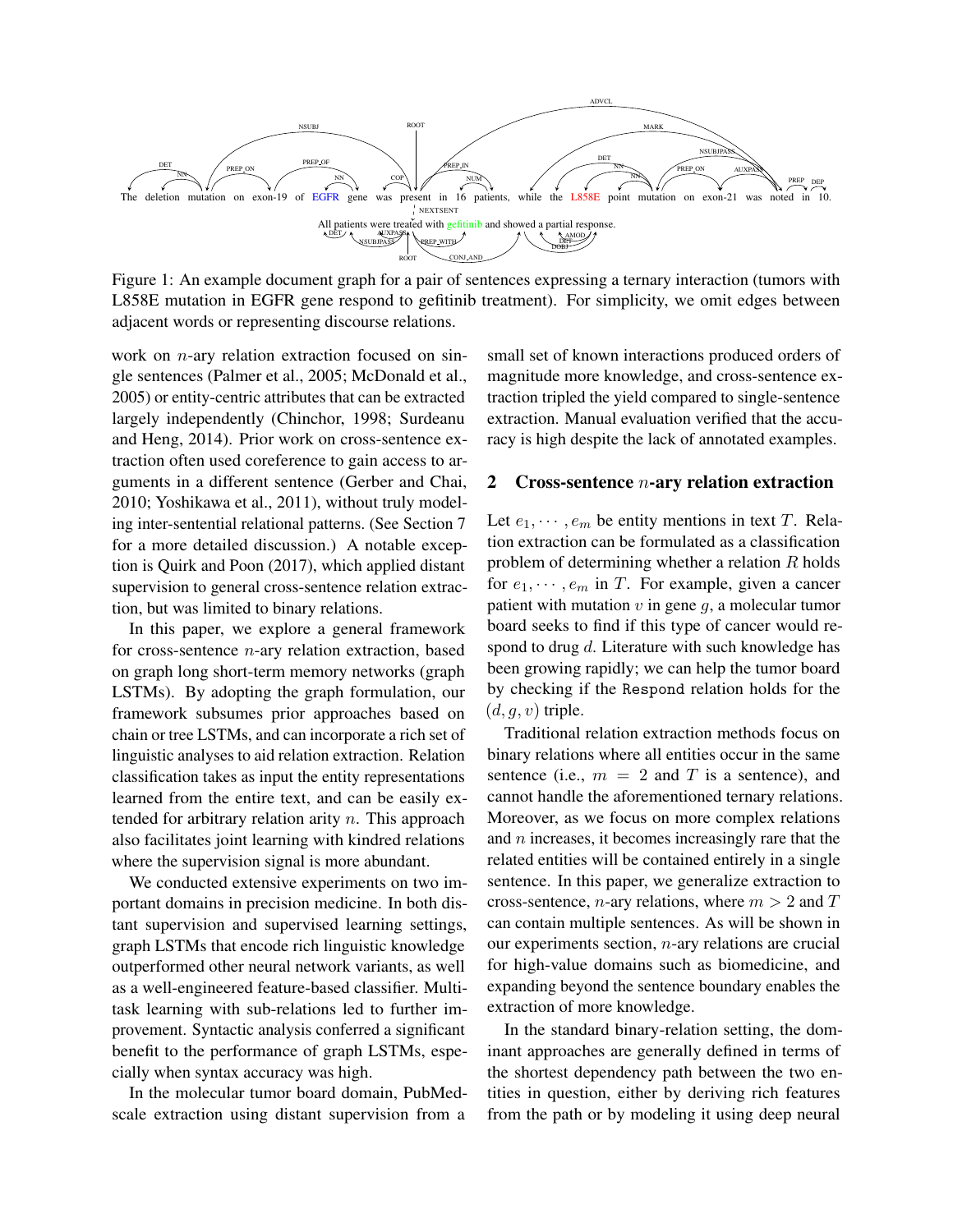networks. Generalizing this paradigm to the  $n$ -ary setting is challenging, as there are  $\binom{n}{2}$  $n \choose 2$  paths. One apparent solution is inspired by Davidsonian semantics: first, identify a single trigger phrase that signifies the whole relation, then reduce the  $n$ -ary relation to n binary relations between the trigger and an argument. However, challenges remain. It is often hard to specify a single trigger, as the relation is manifested by several words, often not contiguous. Moreover, it is expensive and time-consuming to annotate training examples, especially if triggers are required, as is evident in prior annotation efforts such as GENIA [\(Kim et al., 2009\)](#page-12-3). The realistic and widely adopted paradigm is to leverage indirect supervision, such as distant supervision [\(Craven and](#page-11-1) [Kumlien, 1999;](#page-11-1) [Mintz et al., 2009\)](#page-12-4), where triggers are not available.

Additionally, lexical and syntactic patterns signifying the relation will be sparse. To handle such sparsity, traditional feature-based approaches require extensive engineering and large data. Unfortunately, this challenge becomes much more severe in crosssentence extraction when the text spans multiple sentences.

To overcome these challenges, we explore a general relation extraction framework based on graph LSTMs. By learning a continuous representation for words and entities, LSTMs can handle sparsity effectively without requiring intense feature engineering. The graph formulation subsumes prior LSTM approaches based on chains or trees, and can incorporate rich linguistic analyses.

This approach also opens up opportunities for joint learning with related relations. For example, the Response relation over  $d, q, v$  also implies a binary sub-relation over drug  $d$  and mutation  $v$ , with the gene underspecified. Even with distant supervision, the supervision signal for  $n$ -ary relations will likely be sparser than their binary sub-relations. Our approach makes it very easy to use multi-task learning over both the n-ary relations and their sub-relations.

# 3 Graph LSTMs

Learning a continuous representation can be effective for dealing with lexical and syntactic sparsity. For sequential data such as text, recurrent neural networks (RNNs) are quite popular. They resemble hidden

<span id="page-2-0"></span>

Figure 2: A general architecture for cross-sentence n-ary relation extraction based on graph LSTMs.

Markov models (HMMs), except that discrete hidden states are replaced with continuous vectors, and emission and transition probabilities with neural networks. Conventional RNNs with sigmoid units suffer from gradient diffusion or explosion, making training very difficult [\(Bengio et al., 1994;](#page-11-2) [Pascanu et al.,](#page-12-5) [2013\)](#page-12-5). Long short-term memory (LSTMs) [\(Hochre](#page-12-6)[iter and Schmidhuber, 1997\)](#page-12-6) combats these problems by using a series of gates (input, forget and output) to avoid amplifying or suppressing gradients during backpropagation. Consequently, LSTMs are much more effective in capturing long-distance dependencies, and have been applied to a variety of NLP tasks. However, most approaches are based on linear chains and only explicitly model the linear context, which ignores a variety of linguistic analyses, such as syntactic and discourse dependencies.

In this section, we propose a general framework that generalizes LSTMs to graphs. While there is some prior work on learning tree LSTMs [\(Tai et al.,](#page-13-3) [2015;](#page-13-3) [Miwa and Bansal, 2016\)](#page-12-7), to the best of our knowledge, graph LSTMs have not been applied to any NLP task yet. Figure [2](#page-2-0) shows the architecture of this approach. The input layer is the word embedding of input text. Next is the graph LSTM which learns a contextual representation for each word. For the entities in question, their contextual representations are concatenated and become the input to the relation classifiers. For a multi-word entity, we simply used the average of its word representations and leave the exploration of more sophisticated aggregation approaches to future work. The layers are trained jointly with backpropagation. This framework is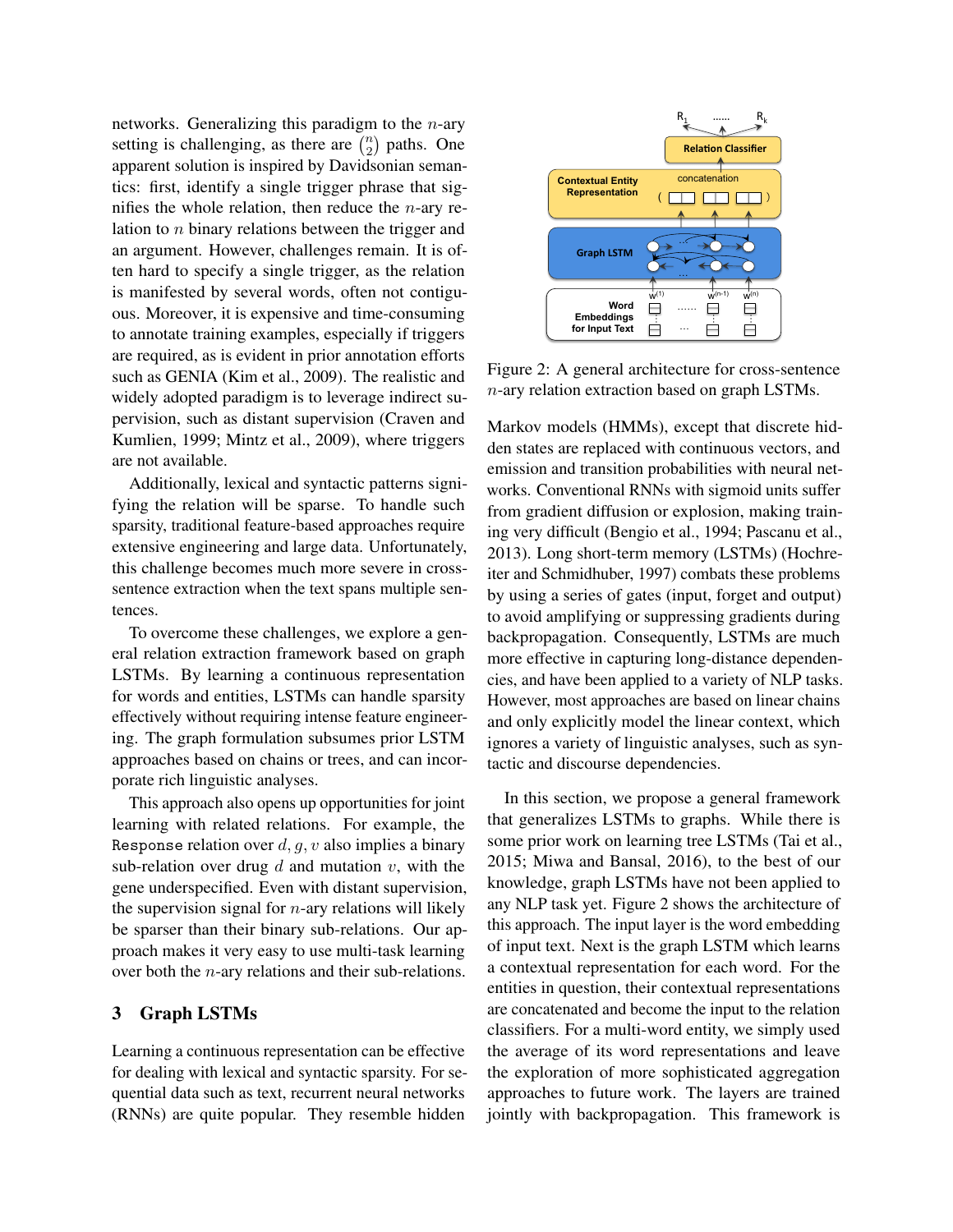<span id="page-3-0"></span>

Figure 3: The graph LSTMs used in this paper. The document graph (top) is partitioned into two directed acyclic graphs (bottom); the graph LSTMs is constructed by a forward pass (Left to Right) followed by a backward pass (Right to Left). Note that information goes from dependency child to parent.

agnostic to the choice of classifiers. Jointly designing classifiers with graph LSTMs would be interesting future work.

At the core of the graph LSTM is a *document graph* that captures various dependencies among the input words. By choosing what dependencies to include in the document graph, graph LSTMs naturally subsumes linear-chain or tree LSTMs.

Compared to conventional LSTMs, the graph formulation presents new challenges. Due to potential cycles in the graph, a straightforward implementation of backpropagation might require many iterations to reach a fixed point. Moreover, in the presence of a potentially large number of edge types (adjacent-word, syntactic dependency, etc.), parametrization becomes a key problem.

In the remainder of this section, we first introduce the document graph and show how to conduct backpropagation in graph LSTMs. We then discuss two strategies for parametrizing the recurrent units. Finally, we show how to conduct multi-task learning with this framework.

### 3.1 Document Graph

To model various dependencies from linguistic analysis at our disposal, we follow [Quirk and Poon \(2017\)](#page-13-2) and introduce a *document graph* to capture intra- and inter-sentential dependencies. A document graph consists of nodes that represent words and edges that represent various dependencies such as linear context (adjacent words), syntactic dependencies, and discourse relations [\(Lee et al., 2013;](#page-12-8) [Xue et al.,](#page-13-4) [2015\)](#page-13-4). Figure [1](#page-1-0) shows the document graph for our running example; this instance suggests that tumors with *L858E* mutation in *EGFR* gene responds to the drug *gefitinib*.

This document graph acts as the backbone upon which a graph LSTM is constructed. If it contains only edges between adjacent words, we recover linear-chain LSTMs. Similarly, other prior LSTM approaches can be captured in this framework by restricting edges to those in the shortest dependency path or the parse tree.

### 3.2 Backpropagation in Graph LSTMs

Conventional LSTMs are essentially very deep feedforward neural networks. For example, a left-to-right linear LSTM has one hidden vector for each word. This vector is generated by a neural network (recurrent unit) that takes as input the embedding of the given word and the hidden vector of the previous word. In discriminative learning, these hidden vectors then serve as input for the end classifiers, from which gradients are backpropagated through the whole network.

Generalizing such a strategy to graphs with cycles typically requires unrolling recurrence for a number of steps [\(Scarselli et al., 2009;](#page-13-5) [Li et al., 2016;](#page-12-9) [Liang](#page-12-10) [et al., 2016\)](#page-12-10). Essentially, a copy of the graph is created for each step that serves as input for the next. The result is a feed-forward neural network through time, and backpropagation is conducted accordingly.

In principle, we could adopt the same strategy. Effectively, gradients are backpropagated in a manner similar to loopy belief propagation (LBP). However, this makes learning much more expensive as each update step requires multiple iterations of backpropagation. Moreover, loopy backpropagation could suffer from the same problems encountered to in LBP, such as oscillation or failure to converge.

We observe that dependencies such as coreference and discourse relations are generally sparse, so the backbone of a document graph consists of the linear chain and the syntactic dependency tree. As in belief propagation, such structures can be leveraged to make backpropagation more efficient by replac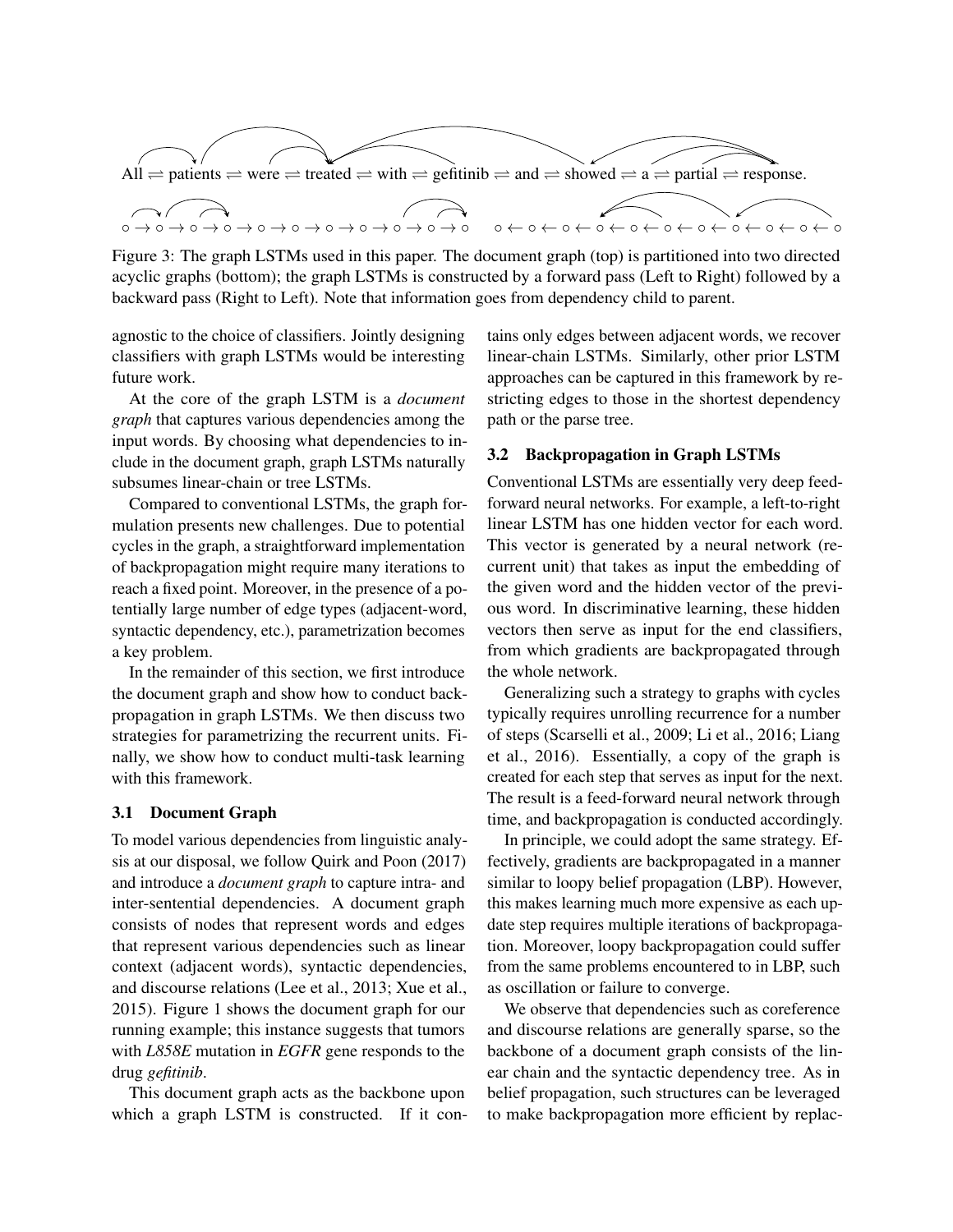ing synchronous updates, as in the unrolling strategy, with asynchronous updates, as in linear-chain LSTMs. This opens up opportunities for a variety of strategies in ordering backpropagation updates.

In this paper, we adopt a simple strategy that performed quite well in preliminary experiments, and leave further exploration to future work. Specifically, we partition the document graph into two directed acyclic graphs (DAGs). One DAG contains the left-to-right linear chain, as well as other forwardpointing dependencies. The other DAG covers the right-to-left linear chain and the backward-pointing dependencies. Figure [3](#page-3-0) illustrates this strategy. Effectively, we partition the original graph into the forward pass (left-to-right), followed by the backward pass (right-to-left), and construct the LSTMs accordingly. When the document graph only contains linear chain edges, the graph LSTMs is exactly a bi-directional LSTMs (BiLSTMs).

#### 3.3 The Basic Recurrent Propagation Unit

A standard LSTM unit consists of an input vector (word embedding), a memory cell and an output vector (contextual representation), as well as several gates. The *input gate* and *output gate* control the information flowing into and out of the cell, whereas the *forget gate* can optionally remove information from the recurrent connection to a precedent unit.

In linear-chain LSTMs, each unit contains only one forget gate, as it has only one direct precedent (i.e., the adjacent-word edge pointing to the previous word). In graph LSTMs, however, a unit may have several precedents, including connections to the same word via different edges. We thus introduce a forget gate for each precedent, similar to the approach taken by [Tai et al. \(2015\)](#page-13-3) for tree LSTMs.

Encoding rich linguistic analysis introduces many distinct edge types besides word adjacency, such as syntactic dependencies, which opens up many possibilities for parametrization. This was not considered in prior syntax-aware LSTM approaches [\(Tai et al.,](#page-13-3) [2015;](#page-13-3) [Miwa and Bansal, 2016\)](#page-12-7). In this paper, we explore two schemes that introduce more fined-grained parameters based on the edge types.

Full Parametrization Our first proposal simply introduces a different set of parameters for each edge type, with computation specified below.

$$
i_t = \sigma(W_i x_t + \sum_{j \in P(t)} U_i^{m(t,j)} h_j + b_i)
$$
  
\n
$$
o_t = \sigma(W_o x_t + \sum_{j \in P(t)} U_o^{m(t,j)} h_j + b_o)
$$
  
\n
$$
\tilde{c}_t = \tanh(W_c x_t + \sum_{j \in P(t)} U_c^{m(t,j)} h_j + b_c)
$$
  
\n
$$
f_{tj} = \sigma(W_f x_t + U_f^{m(t,j)} h_j + b_f)
$$
  
\n
$$
c_t = i_t \odot \tilde{c}_t + \sum_{j \in P(t)} f_{tj} \odot c_j
$$
  
\n
$$
h_t = o_t \odot \tanh(c_t)
$$

As in standard chain LSTMs,  $x_t$  is the input word vector for node  $t$ ,  $h_t$  is the hidden state vector for node  $t$ ,  $W$ 's are the input weight matrices, and  $b$ 's are the bias vectors.  $\sigma$ , tanh, and  $\odot$  represent the sigmoid function, the hyperbolic tangent function, and the Hadamard product (pointwise multiplication), respectively. The main differences lie in the recurrence terms. In graph LSTMs, a unit might have multiple predecessors  $(P(t))$ , for each of which  $(j)$  there is a forget gate  $f_{tj}$ , and a typed weight matrix  $U^{m(t,j)}$ , where  $m(t, j)$  signifies the connection type between  $t$  and  $j$ . The *input* and *output* gates  $(i_t, o_t)$  depend on all predecessors, whereas the forget gate  $(f_{tj})$  only depends on the predecessor with which the gate is associated.  $c_t$  and  $\tilde{c}_t$  represent intermediate computation results within the memory cell, which take into account the input and forget gates, and will be combined with output gate to produce the hidden representation  $h_t$ .

Full parameterization is straightforward, but it requires a large number of parameters when there are many edge types. For example, there are dozens of syntactic edge types, each corresponding to a Stanford dependency label. As a result, in our experiments we resort to using only the coarse-grained types: word adjacency, syntactic dependency, etc. Next, we will consider a more fine-grained approach by learning an edge-type embedding.

Edge-Type Embedding To reduce the number of parameters and leverage potential correlation among fine-grained edge types, we learned a lowdimensional embedding of the edge types, and conducted an outer product of the predecessor's hidden vector and the edge-type embedding to generate a "typed hidden representation", which is a matrix. The new computation is as follows: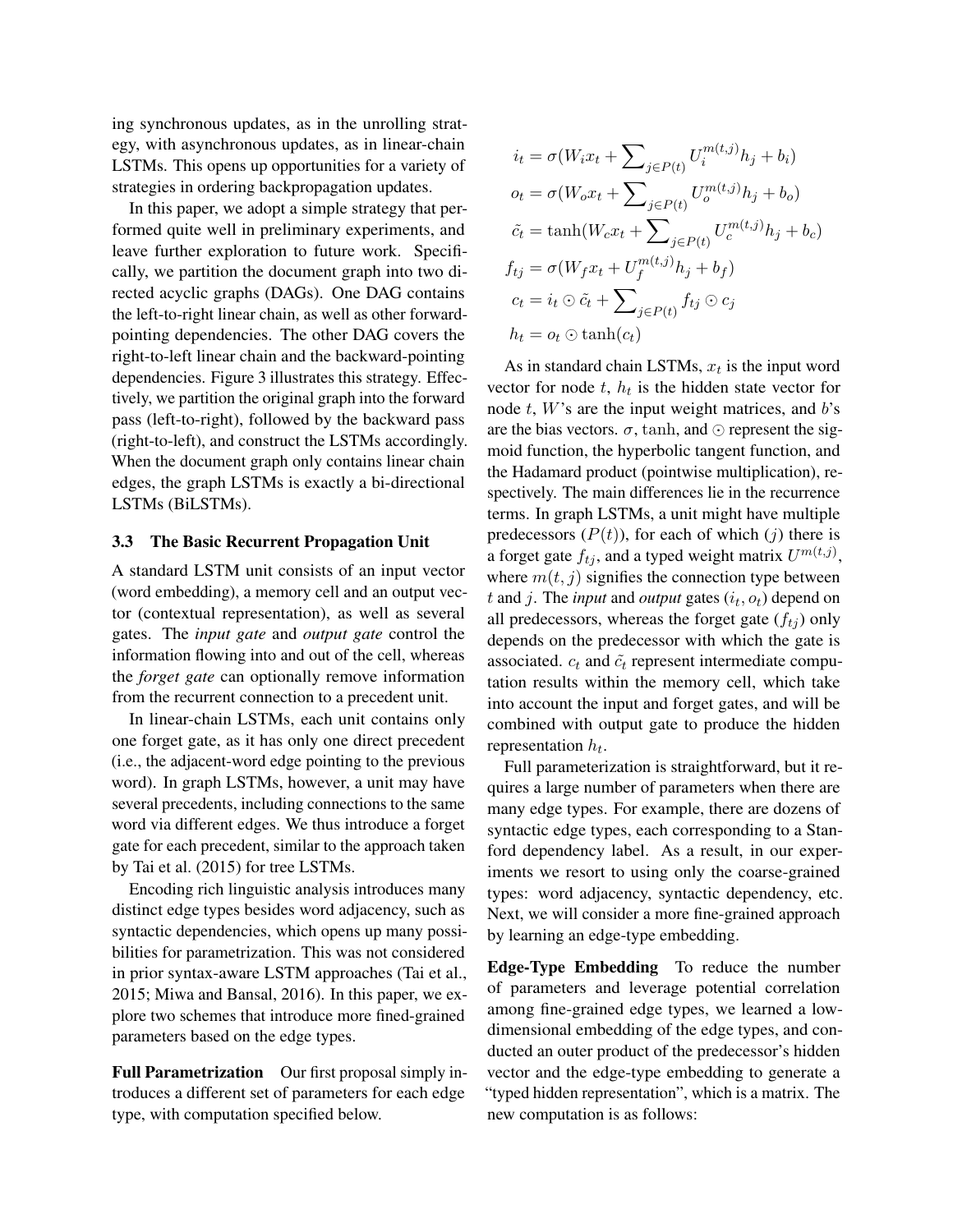$$
i_t = \sigma(W_i x_t + \sum_{j \in P(t)} U_i \times_T (h_j \otimes e_j) + b_i)
$$
  
\n
$$
f_{tj} = \sigma(W_f x_t + U_f \times_T (h_j \otimes e_j) + b_f)
$$
  
\n
$$
o_t = \sigma(W_o x_t + \sum_{j \in P(t)} U_o \times_T (h_j \otimes e_j) + b_o)
$$
  
\n
$$
\tilde{c}_t = \tanh(W_c x_t + \sum_{j \in P(t)} U_c \times_T (h_j \otimes e_j) + b_c)
$$
  
\n
$$
c_t = i_t \odot \tilde{c}_t + \sum_{j \in P(t)} f_{tj} \odot c_j
$$
  
\n
$$
h_t = o_t \odot \tanh(c_t)
$$

U's are now  $l \times l \times d$  tensors (l is the dimension of the hidden vector and  $d$  is the dimension for edgetype embedding), and  $h_j \otimes e_j$  is a tensor product that produces an  $l \times d$  matrix.  $\times_T$  denotes a tensor dot product defined as  $T \times_T A = \sum_d (T_{:,:,d} \cdot A_{:,d}),$ which produces an *l*-dimensional vector. The edgetype embedding  $e_i$  is jointly trained with the other parameters.

#### 3.4 Comparison with Prior LSTM Approaches

The main advantages of a graph formulation are its generality and flexibility. As seen in Section 3.1, linear-chain LSTMs are a special case when the document graph is the linear chain of adjacent words. Similarly, Tree LSTMs [\(Tai et al., 2015\)](#page-13-3) are a special case when the document graph is the parse tree.

In graph LSTMs, the encoding of linguistic knowledge is factored from the backpropagation strategy (Section 3.2), making it much more flexible, including introducing cycles. For example, [Miwa and](#page-12-7) [Bansal \(2016\)](#page-12-7) conducted joint entity and binary relation extraction by stacking a LSTM for relation extraction on top of another LSTM for entity recognition. In graph LSTMs, the two can be combined seamlessly using a document graph comprising both the word-adjacency chain and the dependency path between the two entities.

The document graph can also incorporate other linguistic information. For example, coreference and discourse parsing are intuitively relevant for cross-sentence relation extraction. Although existing systems have not yet been shown to improve crosssentence relation extraction [\(Quirk and Poon, 2017\)](#page-13-2), it remains an important future direction to explore incorporating such analyses, especially after adapting them to the biomedical domains [\(Bell et al., 2016\)](#page-11-3).

#### 3.5 Multi-task Learning with Sub-relations

Multi-task learning has been shown to be beneficial in training neural networks [\(Caruana, 1998;](#page-11-4) [Collobert](#page-11-5) [and Weston, 2008;](#page-11-5) [Peng and Dredze, 2016\)](#page-12-11). By learning contextual entity representations, our framework makes it straightforward to conduct multi-task learning. The only change is to add a separate classifier for each related auxiliary relation. All classifiers share the same graph LSTMs representation learner and word embeddings, and can potentially help each other by pooling their supervision signals.

In the molecular tumor board domain, we applied this paradigm to joint learning of both the ternary relation (drug-gene-mutation) and its binary sub-relation (drug-mutation). Experiment results show that this provides significant gains in both tasks.

#### 4 Implementation Details

We implemented our methods using the Theano library [\(Theano Development Team, 2016\)](#page-13-6). We used logistic regression for our relation classifiers. Hyper parameters were set based on preliminary experiments on a small development dataset. Training was done using mini-batched stochastic gradient descent (SGD) with batch size 8. We used a learning rate of 0.02 and trained for at most 30 epochs, with early stopping based on development data [\(Caruana et al.,](#page-11-6) [2001;](#page-11-6) [Graves et al., 2013\)](#page-12-12). The dimension for the hidden vectors in LSTM units was set to 150, and the dimension for the edge-type embedding was set to 3. The word embeddings were initialized with the publicly available 100-dimensional GloVe word vectors trained on 6 billion words from Wikipedia and web text<sup>[3](#page-5-0)</sup> [\(Pennington et al., 2014\)](#page-12-13). Other model parameters were initialized with random samples drawn uniformly from the range  $[-1, 1]$ .

In multi-task training, we alternated among all tasks, each time passing through all data for one task<sup>[4](#page-5-1)</sup>, and updating the parameters accordingly. This was repeated for 30 epochs.

<span id="page-5-1"></span><span id="page-5-0"></span><sup>3</sup><http://nlp.stanford.edu/projects/glove/> <sup>4</sup>However, drug-gene pairs have much more data, so we sub-

sampled the instances down to the same size as the main  $n$ -ary relation task.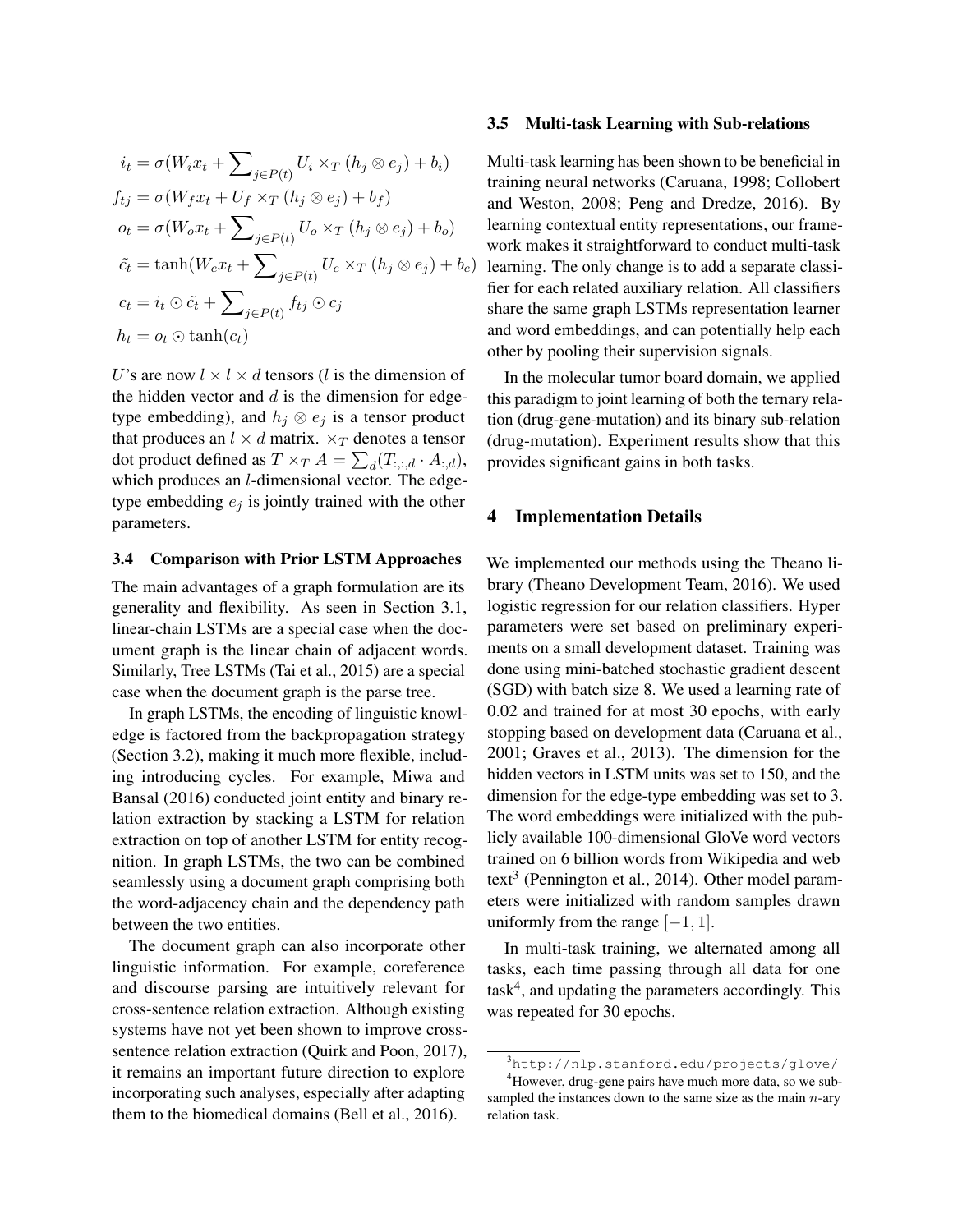# 5 Domain: Molecular Tumor Boards

Our main experiments focus on extracting ternary interactions over drugs, genes and mutations, which is important for molecular tumor boards. A druggene-mutation interaction is broadly construed as an association between the drug efficacy and the mutation in the given gene. There is no annotated dataset for this problem. However, due to the importance of such knowledge, oncologists have been painstakingly curating known relations from reading papers. Such a manual approach cannot keep up with the rapid growth of the research literature, and the coverage is generally sparse and not up to date. However, the curated knowledge can be used for distant supervision.

### 5.1 Datasets

We obtained biomedical literature from PubMed Cen-tral<sup>[5](#page-6-0)</sup>, consisting of approximately one million fulltext articles as of 2015. Note that only a fraction of papers contain knowledge about drug-gene-mutation interactions. Extracting such knowledge from the vast body of biomedical papers is exactly the challenge. As we will see in later subsections, distant supervision enables us to generate a sizable training set from a small number of manually curated facts, and the learned model was able to extract orders of magnitude more facts. In future work, we will explore incorporating more known facts for distant supervision and extracting from more full-text articles.

We conducted tokenization, part-of-speech tagging, and syntactic parsing using SPLAT [\(Quirk et](#page-13-7) [al., 2012\)](#page-13-7), and obtained Stanford dependencies [\(de](#page-11-7) [Marneffe et al., 2006\)](#page-11-7) using Stanford CoreNLP [\(Man](#page-12-14)[ning et al., 2014\)](#page-12-14). We used the entity taggers from Literome [\(Poon et al., 2014\)](#page-12-15) to identify drug, gene and mutation mentions.

We used the Gene Drug Knowledge Database (GDKD) [\(Dienstmann et al., 2015\)](#page-11-8) and the Clinical Interpretations of Variants In Cancer (CIVIC) knowledge base<sup>[6](#page-6-1)</sup> for distant supervision. The knowledge bases distinguish fine-grained interaction types, which we do not use in this paper.

### 5.2 Distant Supervision

After identifying drug, gene and mutation mentions in the text, co-occurring triples with known interactions were chosen as positive examples. However, unlike the single-sentence setting in standard distant supervision, care must be taken in selecting the candidates. Since the triples can reside in different sentences, an unrestricted selection of text spans would risk introducing many obviously wrong examples. We thus followed [Quirk and Poon \(2017\)](#page-13-2) in restricting the candidates to those occurring in a *minimal span*, i.e., we retain a candidate only if is no other co-occurrence of the same entities in an overlapping text span with a smaller number of consecutive sentences. Furthermore, we avoid picking unlikely candidates where the triples are far apart in the document. Specifically, we considered entity triples within  $K$  consecutive sentences, ignoring paragraph boundaries.  $K = 1$  corresponds to the baseline of extraction within single sentences. We explored  $K \leq 3$ , which captured a large fraction of candidates without introducing many unlikely ones.

Only 59 distinct drug-gene-mutation triples from the knowledge bases were matched in the text. Even from such a small set of unique triples, we obtained 3,462 ternary relation instances that can serve as positive examples. For multi-task learning, we also considered drug-gene and drug-mutation sub-relations, which yielded 137,469 drug-gene and 3,192 drugmutation relation instances as positive examples.

We generate negative examples by randomly sampling co-occurring entity triples without known interactions, subject to the same restrictions above. We sampled the same number as positive examples to obtain a balanced dataset<sup>[7](#page-6-2)</sup>.

### 5.3 Automatic Evaluation

To compare the various models in our proposed framework, we conducted five-fold cross-validation, treating the positive and negative examples from distant supervision as gold annotation. To avoid traintest contamination, all examples from a document were assigned to the same fold. Since our datasets are balanced by construction, we simply report average test accuracy on held-out folds. Obviously, the

<span id="page-6-0"></span><sup>5</sup><http://www.ncbi.nlm.nih.gov/pmc/>

<span id="page-6-1"></span><sup>6</sup><http://civic.genome.wustl.edu>

<span id="page-6-2"></span><sup>&</sup>lt;sup>7</sup>We will release the dataset at

<http://hanover.azurewebsites.net>.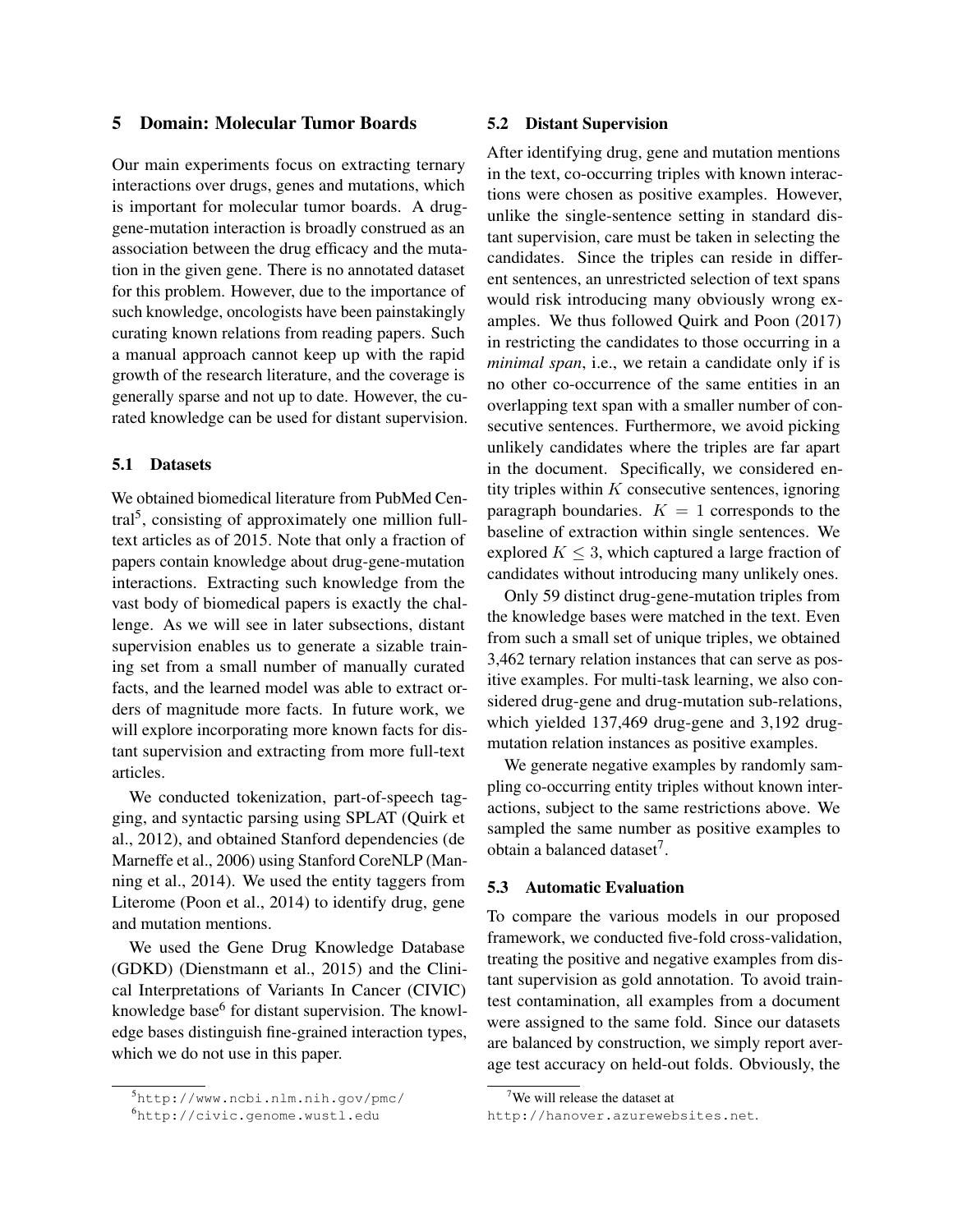<span id="page-7-0"></span>

| Model              | Single-Sent. Cross-Sent. |      |
|--------------------|--------------------------|------|
| Feature-Based      | 74.7                     | 77.7 |
| <b>CNN</b>         | 77.5                     | 78.1 |
| <b>BiLSTM</b>      | 75.3                     | 80.1 |
| Graph LSTM - EMBED | 76.5                     | 80.6 |
| Graph LSTM - FULL  | 77.9                     | 80.7 |

Table 1: Average test accuracy in five-fold crossvalidation for drug-gene-mutation ternary interactions. Feature-Based used the best performing model in [\(Quirk and Poon, 2017\)](#page-13-2) with features derived from shortest paths between all entity pairs.

<span id="page-7-1"></span>

| Model                       | Single-Sent. | Cross-Sent. |
|-----------------------------|--------------|-------------|
| Feature-Based               | 73.9         | 75.2        |
| <b>CNN</b>                  | 73.0         | 74.9        |
| <b>BiLSTM</b>               | 73.9         | 76.0        |
| <b>BiLSTM-Shortest-Path</b> | 70.2         | 71.7        |
| <b>Tree LSTM</b>            | 75.9         | 75.9        |
| Graph LSTM-EMBED            | 74.3         | 76.5        |
| Graph LSTM-FULL             | 75.6         | 76.7        |

Table 2: Average test accuracy in five-fold crossvalidation for drug-mutation binary relations, with an extra baseline using a BiLSTM on the shortest dependency path [\(Xu et al., 2015b;](#page-13-8) [Miwa and Bansal,](#page-12-7) [2016\)](#page-12-7).

results could be noisy (e.g., entity triples not known to have an interaction might actually have one), but this evaluation is automatic and can quickly evaluate the impact of various design choices.

We evaluated two variants of graph LSTMs: "Graph LSTM-FULL" with full parametrization and "Graph LSTM-EMBED" with edge-type embedding. We compared graph LSTMs with three strong baseline systems: a well-engineered feature-based classifier [\(Quirk and Poon, 2017\)](#page-13-2), a convolutional neural network (CNN) [\(Zeng et al., 2014;](#page-13-9) [Santos et al.,](#page-13-10) [2015;](#page-13-10) [Wang et al., 2016\)](#page-13-11), and a bi-directional LSTM (BiLSTM). Following [Wang et al. \(2016\)](#page-13-11), we used input attention for the CNN and a input window size of 5. [Quirk and Poon \(2017\)](#page-13-2) only extracted binary relations. We extended it to ternary relations by deriving features for each entity pair (with added annotation to signify the two entity types), and pooling the features

from all pairs.

For binary relation extraction, prior syntax-aware approaches are directly applicable. So we also compared with a state-of-the-art tree LSTM system [\(Miwa and Bansal, 2016\)](#page-12-7) and a BiLSTM on the shortest dependency path between the two entities (BiLSTM-Shortest-Path) [\(Xu et al., 2015b\)](#page-13-8).

Table [1](#page-7-0) shows the results for cross-sentence, ternary relation extraction. All neural-network based models outperformed the feature-based classifier, illustrating their advantage in handling sparse linguistic patterns without requiring intense feature engineering. All LSTMs significantly outperformed CNN in the cross-sentence setting, verifying the importance in capturing long-distance dependencies.

The two variants of graph LSTMs perform on par with each other, though Graph LSTM-FULL has a small advantage, suggesting that further exploration of parametrization schemes could be beneficial. In particular, the edge-type embedding might improve by pretraining on unlabeled text with syntactic parses.

Both graph variants significantly outperformed BiLSTMs ( $p < 0.05$  by McNemar's chi-square test), though the difference is small. This result is intriguing. In [Quirk and Poon \(2017\)](#page-13-2), the best system incorporated syntactic dependencies and outperformed the linear-chain variant (Base) by a large margin. So why didn't graph LSTMs make an equally substantial gain by modeling syntactic dependencies?

One reason is that linear-chain LSTMs can already captured some of the long-distance dependencies available in syntactic parses. BiLSTMs substantially outperformed the feature-based classifier, even without explicit modeling of syntactic dependencies. The gain cannot be entirely attributed to word embedding as LSTMs also outperformed CNNs.

Another reason is that syntactic parsing is less accurate in the biomedical domain. Parse errors confuse the graph LSM learner, limiting the potential for gain. In Section 6, we show supporting evidence in a domain when gold parses are available.

We also reported accuracy on instances within single sentences, which exhibited a broadly similar set of trends. Note that single-sentence and crosssentence accuracies are not directly comparable, as the test sets are different (one subsumes the other).

We conducted the same experiments on the binary sub-relation between drug-mutation pairs. Table [2](#page-7-1)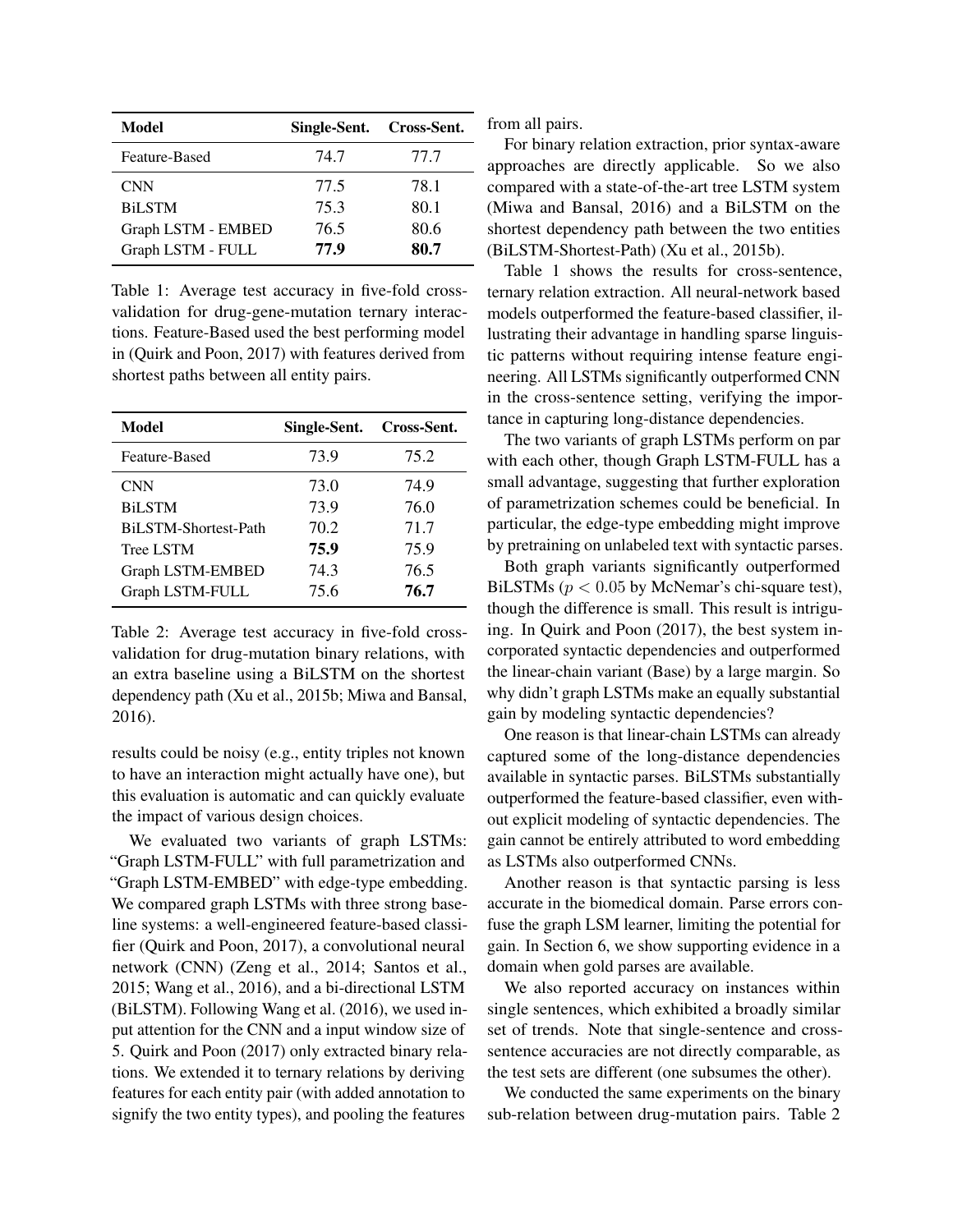<span id="page-8-0"></span>

|                | Drug-Gene-Mut. | Drug-Mut. |
|----------------|----------------|-----------|
| <b>BiLSTM</b>  | 80.1           | 76.0      |
| $+$ Multi-task | 82.4           | 78.1      |
| Graph LSTM     | 80.7           | 76.7      |
| $+$ Multi-task | 82 O           | 78.5      |

Table 3: Multi-task learning improved accuracy for both BiLSTMs and Graph LSTMs.

shows the results, which are similar to the ternary case: Graph LSTM-FULL consistently performed the best for both single sentence and cross-sentence instances. BiLSTMs on the shortest path substantially underperformed BiLSTMs or graph LSTMs, losing between 4-5 absolute points in accuracy, which could be attributed to the lower parsing quality in the biomedical domain. Interestingly, the state-of-the-art tree LSTMs [\(Miwa and Bansal, 2016\)](#page-12-7) also underperformed graph LSTMs, even though they encoded essentially the same linguistic structures (word adjacency and syntactic dependency). We attributed the gain to the fact that [Miwa and Bansal \(2016\)](#page-12-7) used separate LSTMs for the linear chain and the dependency tree, whereas graph LSTMs learned a single representation for both.

To evaluate whether joint learning with subrelations can help, we conducted multi-task learning using Graph LSTM-FULL to jointly train extractors for both the ternary interaction and the drug-mutation, drug-gene sub-relations. Table [3](#page-8-0) shows the results. Multi-task learning resulted in a significant gain for both the ternary interaction and the drug-mutation interaction. Interestingly, the advantage of graph LSTMs over BiLSTMs is reduced with multi-task learning, suggesting that with more supervision signal, even linear-chain LSTMs can learn to capture long-range dependencies that are were made evident by parse features in graph LSTMs. Note that there are many more instances for drug-gene interaction than others, so we only sampled a subset of comparable size. Therefore, we do not evaluate the performance gain for drug-gene interaction, as in practice, one would simply learn from all available data, and the sub-sampled results are not competitive.

We included coreference and discourse relations in our document graph. However, we didn't observe any significant gains, similar to the observation in

<span id="page-8-1"></span>

|                | Single-Sent. Cross-Sent. |        |
|----------------|--------------------------|--------|
| Candidates     | 10,873                   | 57,033 |
| $p \geq 0.5$   | 1,408                    | 4,279  |
| $p \geq 0.9$   | 530                      | 1,461  |
| $GDKD + CIVIC$ | 59                       |        |

Table 4: Numbers of unique drug-gene-mutation interactions extracted from PubMed Central articles, compared to that from manually curated KBs used in distant supervision. *p* signifies output probability.

[Quirk and Poon \(2017\)](#page-13-2). We leave further exploration to future work.

# 5.4 PubMed-Scale Extraction

Our ultimate goal is to extract all knowledge from available text. We thus retrained our model using the best system from automatic evaluation (i.e., Graph LSTM-FULL) on all available data. The resulting model was then used to extract relations from all PubMed Central articles.

Table [4](#page-8-1) shows the number of candidates and extracted interactions. With as little as 59 unique druggene-mutation triples from the two databases $8$ , we learned to extract orders of magnitude more unique interactions. The results also highlight the benefit of cross-sentence extraction, which yields 3 to 5 times more relations than single-sentence extraction.

Table [5](#page-9-1) conducts a similar comparison on unique number of drugs, genes, and mutations. Again, machine reading covers far more unique entities, especially with cross-sentence extraction.

#### 5.5 Manual Evaluation

Our automatic evaluations are useful for comparing competing approaches, but may not reflect the true classifier precision as the labels are noisy. Therefore, we randomly sampled extracted relation instances and asked three researchers knowledgeable in precision medicine to evaluate their correctness. For each instance, the annotators were presented with the provenance: sentences with the drug, gene, and mutation highlighted. The annotators determined in

<span id="page-8-2"></span><sup>&</sup>lt;sup>8</sup>There are more in the databases, but these are the only ones for which we found matching instances in the text. In future work, we will explore various ways to increase the number, e.g., by matching underspecified drug classes to specific drugs.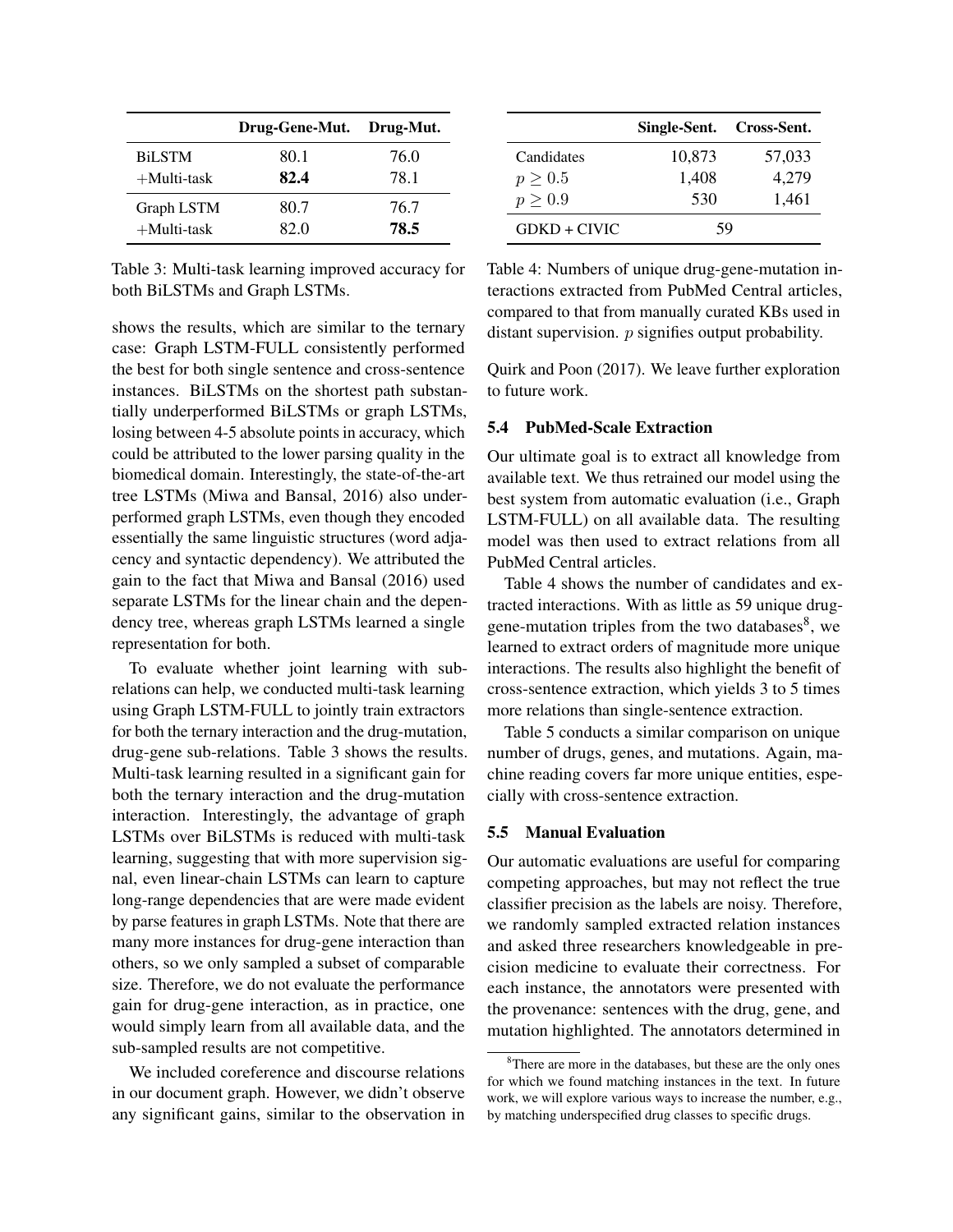<span id="page-9-1"></span>

|                              | Drug | Gene | Mut. |
|------------------------------|------|------|------|
| GDKD + CIVIC                 | 16   | 12   | 41   |
| Single-Sent. ( $p \ge 0.9$ ) | 68   | 228  | 221  |
| Single-Sent. ( $p \ge 0.5$ ) | 93   | 597  | 476  |
| Cross-Sent. ( $p \geq 0.9$ ) | 103  | 512  | 445  |
| Cross-Sent. ( $p \geq 0.5$ ) | 144  | 1344 | 1042 |

Table 5: Numbers of unique drugs, genes and mutations in extraction from PubMed Central articles, in comparison with that in the manually curated Gene Drug Knowledge Database (GDKD) and Clinical Interpretations of Variants In Cancer (CIVIC) used for distant supervision. *p* signifies output probability.

<span id="page-9-2"></span>

|              | <b>Precision</b> | <b>Entity</b><br>Error | <b>Relation</b><br>Error |
|--------------|------------------|------------------------|--------------------------|
| Random       | 17%              | 36%                    | 47%                      |
| $p \geq 0.5$ | 64%              | 7%                     | 29%                      |
| $p \geq 0.9$ | 75%              | $1\%$                  | 24%                      |

Table 6: Sample precision of drug-gene-mutation interactions extracted from PubMed Central articles. p signifies output probability.

each case whether this instance implied that the given entities were related. Note that evaluation does not attempt to identify whether the relationships are true or replicated in follow-up papers; rather, it focuses on whether the relationships are entailed by the text.

We focused our evaluation efforts on the crosssentence ternary-relation setting. We considered three probability thresholds: 0.9 for a high-precision but potentially low-recall setting, 0.5, and a random sample of all candidates. In each case, 150 instances were selected for a total of 450 annotations. A subset of 150 instances were reviewed by two annotators, and the inter-annotator agreement was 88%.

Table [6](#page-9-2) shows that the classifier indeed filters out a large portion of potential candidates, with estimated instance accuracy of 64% at the threshold of 0.5, and 75% at 0.9. Interestingly, LSTMs are effective at screening out many entity mention errors, presumably because they include broad contextual features.

<span id="page-9-3"></span>

| Model                | <b>Precision</b> | Recall | к1   |
|----------------------|------------------|--------|------|
| Poon et al. $(2015)$ | 37.5             | 29.9   | 33.2 |
| <b>BiLSTM</b>        | 37.6             | 29.4   | 33.0 |
| Graph LSTM           | 41.4             | 30.0   | 34.8 |
| Graph LSTM (GOLD)    | 43.3             | 30.5   | 35.8 |

Table 7: GENIA test results on the binary relation of gene regulation. Graph LSTM (GOLD) used gold syntactic parses in the document graph.

### 6 Domain: Genetic Pathways

We also conducted experiments on extracting genetic pathway interactions using the GENIA Event Extraction dataset [\(Kim et al., 2009\)](#page-12-3). This dataset contains gold syntactic parses for the sentences, which offered a unique opportunity to investigate the impact of syntactic analysis on graph LSTMs. It also allowed us to test our framework in supervised learning.

The original shared task evaluated on complex, nested events for nine event types, many of which are unary relations [\(Kim et al., 2009\)](#page-12-3). Following [Poon](#page-12-16) [et al. \(2015\)](#page-12-16), we focused on gene regulation and reduced it to binary-relation classification for headto-head comparison. We followed their experimental protocol by sub-sampling negative examples to be about three times of positive examples.

Since the dataset is not entirely balanced, we reported precision, recall, and F1. We used our best performing graph LSTM from the previous experiments. By default, automatic parses were used in the document graphs, whereas in Graph LSTM (GOLD), gold parses were used instead. Table [7](#page-9-3) shows the results. Once again, despite the lack of intense feature engineering, linear-chain LSTMs performed on par with the feature-based classifier [\(Poon et al., 2015\)](#page-12-16). Graph LSTMs exhibited a more commanding advantage over linear-chain LSTMs in this domain, substantially outperforming the latter ( $p < 0.01$  by Mc-Nemar's chi-square test). Most interestingly, graph LSTMs using gold parses significantly outperformed that using automatic parses, suggesting that encoding high-quality analysis is particularly beneficial.

# <span id="page-9-0"></span>7 Related Work

Most work on relation extraction has been applied to binary relations of entities in a single sentence. We first review relevant work on the single-sentence bi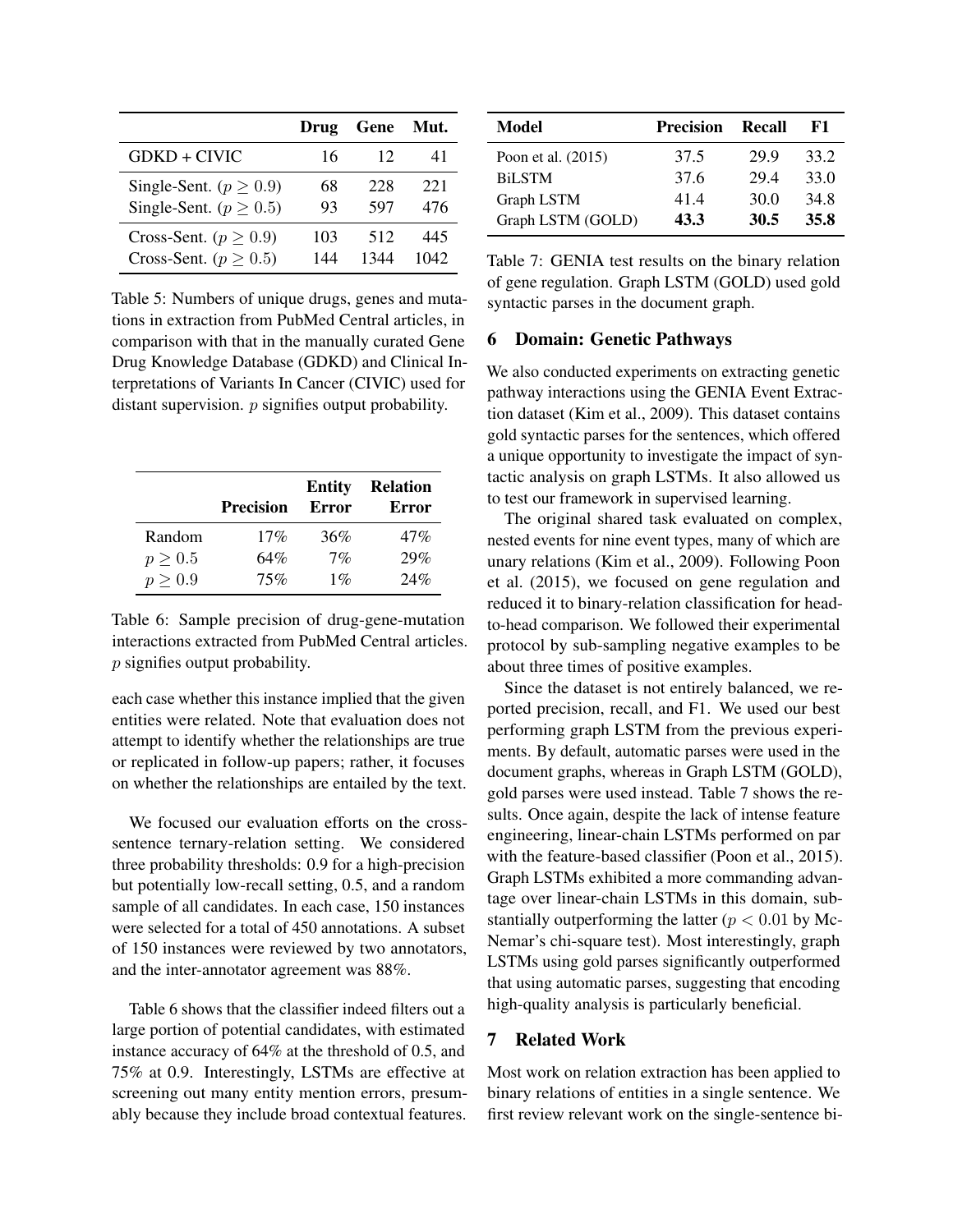nary relation extraction task, and then review related work on *n*-ary and cross-sentence relation extraction.

Binary relation extraction The traditional featurebased methods rely on carefully designed features to learn good models, and often integrate diverse sources of evidence such as word sequences and syntax context [\(Kambhatla, 2004;](#page-12-17) [GuoDong et al., 2005;](#page-12-18) [Boschee et al., 2005;](#page-11-9) [Suchanek et al., 2006;](#page-13-12) [Chan](#page-11-10) [and Roth, 2010;](#page-11-10) [Nguyen and Grishman, 2014\)](#page-12-19). The kernel-based methods design various subsequence or tree kernels [\(Mooney and Bunescu, 2005;](#page-12-20) [Bunescu](#page-11-11) [and Mooney, 2005;](#page-11-11) [Qian et al., 2008\)](#page-12-21) to capture structured information. Recently, models based on neural networks have advanced the state of the art by automatically learning powerful feature representations [\(Xu et al., 2015a;](#page-13-13) [Zhang et al., 2015;](#page-14-0) [Santos et al.,](#page-13-10) [2015;](#page-13-10) [Xu et al., 2015b;](#page-13-8) [Xu et al., 2016\)](#page-13-14).

Most neural architectures resemble Figure [2,](#page-2-0) where there is a core representation learner (blue) that takes word embeddings as input and produces contextual entity representations. Such representations are then taken by relation classifiers to produce the final predictions. Effectively representing sequences of words, both convolutional [\(Zeng et al.,](#page-13-9) [2014;](#page-13-9) [Wang et al., 2016;](#page-13-11) [Santos et al., 2015\)](#page-13-10) and RNN-based architectures [\(Zhang et al., 2015;](#page-14-0) [Socher](#page-13-15) [et al., 2012;](#page-13-15) [Cai et al., 2016\)](#page-11-12) have been successful. Most of these have focused on modeling either the surface word sequences or the hierarchical syntactic structure. [Miwa and Bansal \(2016\)](#page-12-7) proposed an architecture that benefits from both types of information, using a surface sequence layer, followed by a dependency-tree sequence layer.

N-ary relation extraction Early work on extracting relations between more than two arguments has been done in MUC-7, with a focus on fact/event extraction from news articles [\(Chinchor, 1998\)](#page-11-0). Semantic role labeling in the Propbank [\(Palmer et al.,](#page-12-0) [2005\)](#page-12-0) or FrameNet [\(Baker et al., 1998\)](#page-11-13) style are also instances of  $n$ -ary relation extraction, with extraction of events expressed in a single sentence. [Mc-](#page-12-1)Donald et al.  $(2005)$  extract *n*-ary relations in a biomedical domain, by first factoring the  $n$ -ary relation into pair-wise relations between all entity pairs, and then constructing maximal cliques of related entities. Recently, neural models have been applied to semantic role labeling [\(FitzGerald et al., 2015;](#page-12-22) [Roth](#page-13-16)

[and Lapata, 2016\)](#page-13-16). These works learned neural representations by effectively decomposing the  $n$ -ary relation into binary relations between the predicate and each argument, by embedding the dependency path between each pair, or by combining features of the two using a feed-forward network. Although some re-ranking or joint inference models have been employed, the representations of the individual arguments do not influence each other. In contrast, we propose a neural architecture that jointly represents n entity mentions, taking into account long-distance dependencies and inter-sentential information.

Cross-sentence relation extraction Several relation extraction tasks have benefited from crosssentence extraction, including MUC fact and event extraction [\(Swampillai and Stevenson, 2011\)](#page-13-17), record extraction from web pages [\(Wick et al., 2006\)](#page-13-18), extraction of facts for biomedical domains [\(Yoshikawa et](#page-13-1) [al., 2011\)](#page-13-1), and extensions of semantic role labeling to cover implicit inter-sentential arguments [\(Gerber and](#page-12-2) [Chai, 2010\)](#page-12-2). These prior works have either relied on explicit co-reference annotation, or on the assumption that the whole document refers to a single coherent event, to simplify the problem and reduce the need for powerful representations of multi-sentential contexts of entity mentions. Recently, cross-sentence relation extraction models have been learned with distant supervision, and used integrated contextual evidence of diverse types without reliance on these assumptions [\(Quirk and Poon, 2017\)](#page-13-2), but that work focused on binary relations only and explicitly engineered sparse indicator features.

Relation extraction using distant supervision Distant supervision has been applied to extraction of binary [\(Mintz et al., 2009;](#page-12-4) [Poon et al., 2015\)](#page-12-16) and  $n$ -ary [\(Reschke et al., 2014;](#page-13-19) [Li et al., 2015\)](#page-12-23) relations, traditionally using hand-engineered features. Neural architectures have recently been applied to distantly supervised extraction of binary relations [\(Zeng et al.,](#page-13-20) [2015\)](#page-13-20). Our work is the first to propose a neural architecture for n-ary relation extraction, where the representation of a tuple of entities is not decomposable into independent representations of the individual entities or entity pairs, and which integrates diverse information from multi-sentential context. To utilize training data more effectively, we show how multitask learning for component binary sub-relations can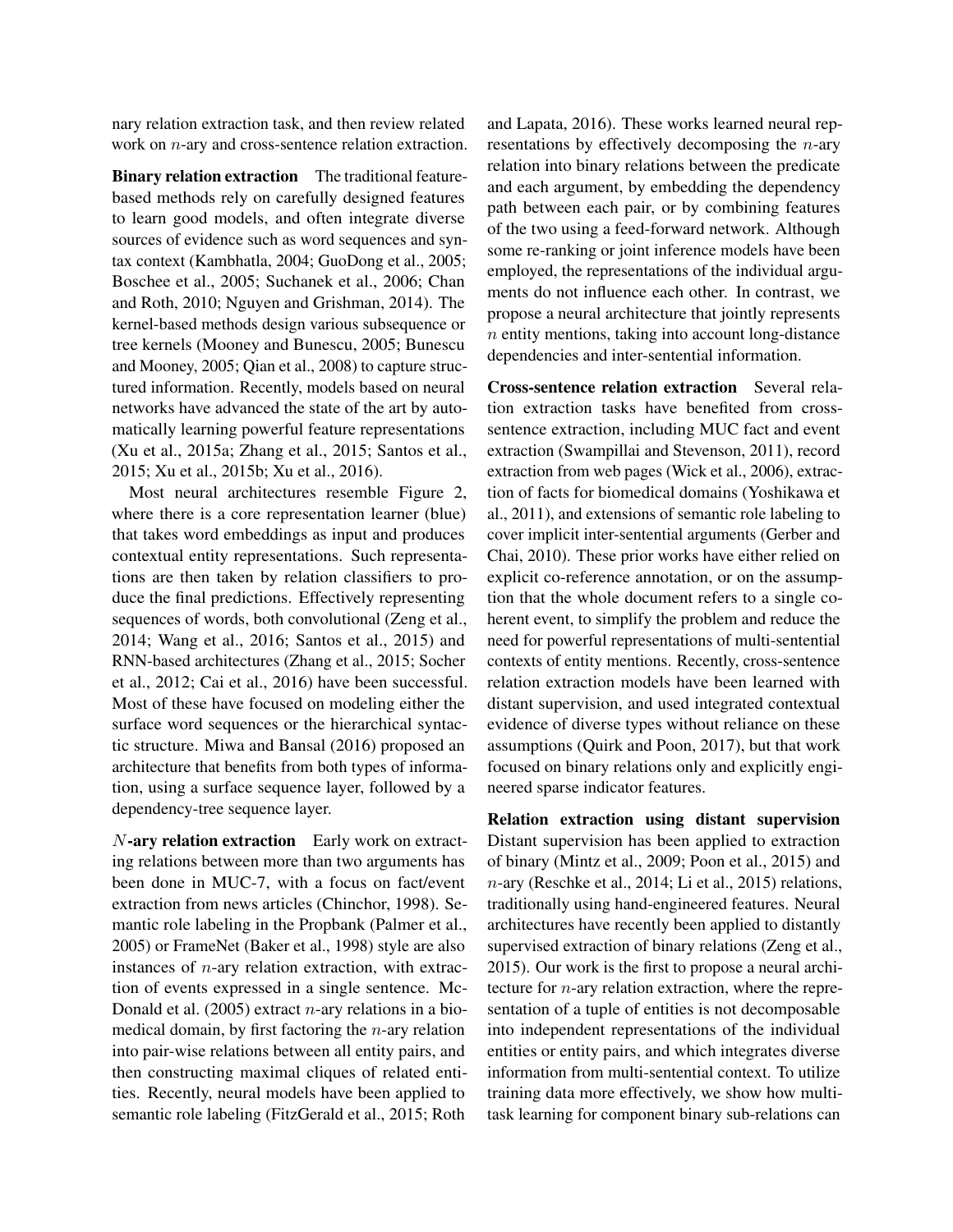improve performance. Our learned representation combines information sources within a single sentence in a more integrated and generalizable fashion than prior approaches, and can also improve performance on single-sentence binary relation extraction.

# 8 Conclusion

We explore a general framework for cross-sentence *n*ary relation extraction based on graph LSTMs. The graph formulation subsumes linear-chain and tree LSTMs and makes it easy to incorporate rich linguistic analysis. Experiments on biomedical domains showed that extraction beyond the sentence boundary produced far more knowledge, and encoding rich linguistic knowledge provided consistent gain.

While there is much room to improve in both recall and precision, our results indicate that machine reading can already be useful in precision medicine. In particular, automatically extracted facts (Section 5.4) can serve as candidates for manual curation. Instead of scanning millions of articles to curate from scratch, human curators would just quickly vet thousands of extractions. The errors identified by curators offer direct supervision to the machine reading system for continuous improvement. Therefore, the most important goal is to attain high recall and reasonable precision. Our current models are already quite capable.

Future directions include: interactive learning with user feedback; improving discourse modeling in graph LSTMs; exploring other backpropagation strategies; joint learning with entity linking; applications to other domains.

# Acknowledgements

We thank Daniel Fried and Ming-Wei Chang for useful discussions, as well as the anonymous reviewers and editor-in-chief Mark Johnson for their helpful comments.

# **References**

<span id="page-11-13"></span>Collin Baker, Charles Fillmore, and John Lowe. 1998. The Berkeley FrameNet project. In *Proceedings of the Thirty-Sixth Annual Meeting of the Association for Computational Linguistics and Seventeenth International Conference on Computational Linguistics*.

- <span id="page-11-3"></span>Dane Bell, Gustave Hahn-Powell, Marco A. Valenzuela-Escarcega, and Mihai Surdeanu. 2016. An investigation of coreference phenomena in the biomedical domain. In *Proceedings of the Tenth Edition of the Language Resources and Evaluation Conference*.
- <span id="page-11-2"></span>Yoshua Bengio, Patrice Simard, and Paolo Frasconi. 1994. Learning long-term dependencies with gradient descent is difficult. *IEEE transactions on neural networks*, 5(2).
- <span id="page-11-9"></span>Elizabeth Boschee, Ralph Weischedel, and Alex Zamanian. 2005. Automatic information extraction. In *Proceedings of the International Conference on Intelligence Analysis*.
- <span id="page-11-11"></span>Razvan C Bunescu and Raymond J Mooney. 2005. A shortest path dependency kernel for relation extraction. In *Proceedings of the Conference on Empirical Methods in Natural Language Processing*.
- <span id="page-11-12"></span>Rui Cai, Xiaodong Zhang, and Houfeng Wang. 2016. Bidirectional recurrent convolutional neural network for relation classification. In *Proceedings of the Fifty-Fourth Annual Meeting of the Association for Computational Linguistics*.
- <span id="page-11-6"></span>Rich Caruana, Steve Lawrence, and Lee Giles. 2001. Overfitting in neural nets: Backpropagation, conjugate gradient, and early stopping. In *Proceedings of The Fifteenth Annual Conference on Neural Information Processing Systems*.
- <span id="page-11-4"></span>Rich Caruana. 1998. Multitask learning. In *Learning to learn*. Springer.
- <span id="page-11-10"></span>Yee Seng Chan and Dan Roth. 2010. Exploiting background knowledge for relation extraction. In *Proceedings of the Twenty-Third International Conference on Computational Linguistics*.
- <span id="page-11-0"></span>Nancy Chinchor. 1998. Overview of MUC-7/MET-2. Technical report, Science Applications International Corporation, San Diego, CA.
- <span id="page-11-5"></span>Ronan Collobert and Jason Weston. 2008. A unified architecture for natural language processing: Deep neural networks with multitask learning. In *Proceedings of the Twenty-Fifth International Conference on Machine learning*.
- <span id="page-11-1"></span>Mark Craven and Johan Kumlien. 1999. Constructing biological knowledge bases by extracting information from text sources. In *Proceedings of the Seventh International Conference on Intelligent Systems for Molecular Biology*.
- <span id="page-11-7"></span>Marie-Catherine de Marneffe, Bill MacCartney, and Christopher D. Manning. 2006. Generating typed dependency parses from phrase structure parses. In *Proceedings of the Fifth International Conference on Language Resources and Evaluation*.
- <span id="page-11-8"></span>Rodrigo Dienstmann, In Sock Jang, Brian Bot, Stephen Friend, and Justin Guinney. 2015. Database of genomic biomarkers for cancer drugs and clinical targetability in solid tumors. *Cancer Discovery*, 5.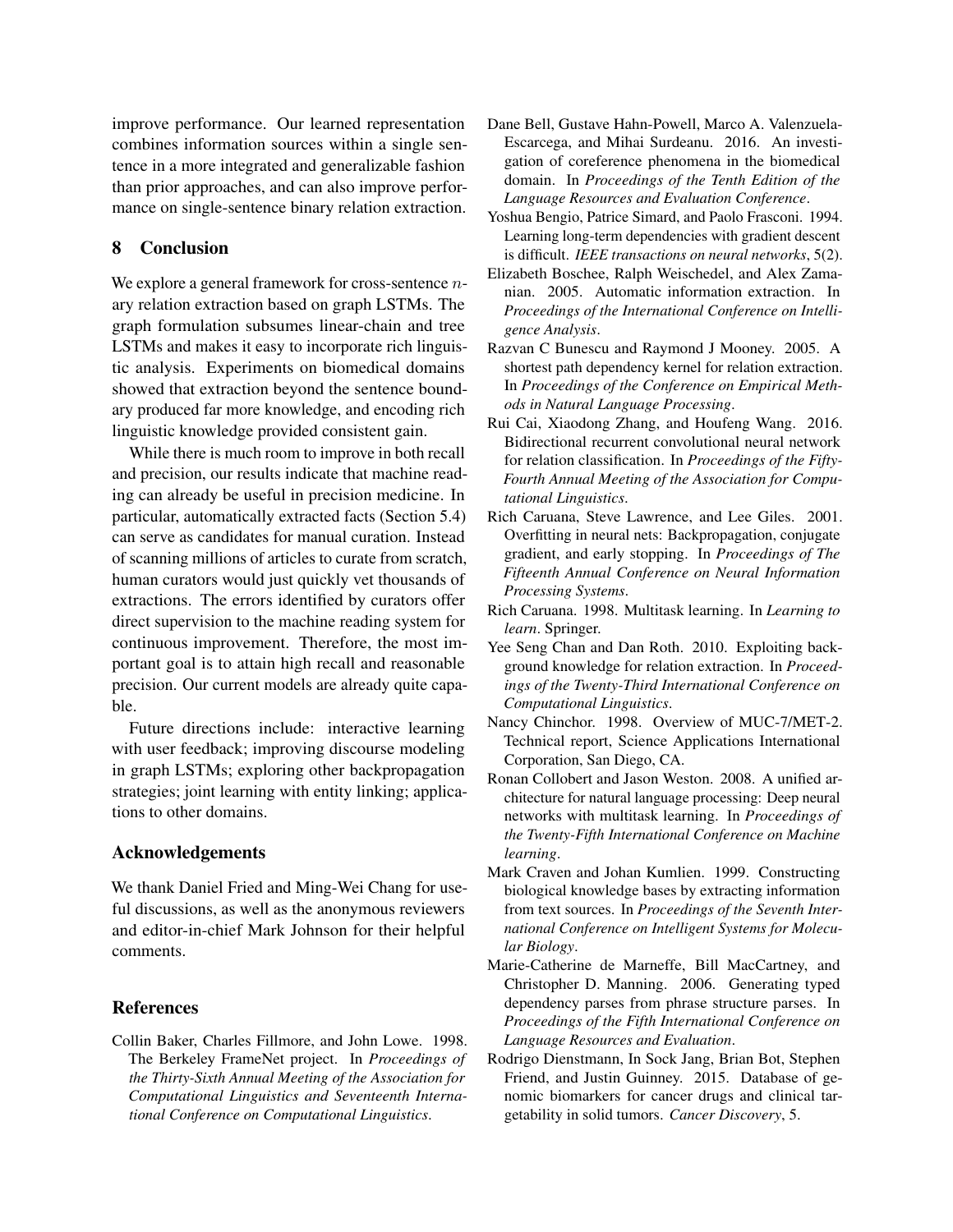- <span id="page-12-22"></span>Nicholas FitzGerald, Oscar Täckström, Kuzman Ganchev, and Dipanjan Das. 2015. Semantic role labeling with neural network factors. In *Proceedings of the Conference on Empirical Methods in Natural Language Processing*.
- <span id="page-12-2"></span>Matthew Gerber and Joyce Y. Chai. 2010. Beyond Nom-Bank: A study of implicit arguments for nominal predicates. In *Proceedings of the Forty-Eighth Annual Meeting of the Association for Computational Linguistics*.
- <span id="page-12-12"></span>Alan Graves, Abdel-rahman Mohamed, and Geoffrey Hinton. 2013. Speech recognition with deep recurrent neural networks. In *Proceedings of The Thirty-Eighth IEEE International Conference on Acoustics, Speech and Signal Processing*.
- <span id="page-12-18"></span>Zhou GuoDong, Su Jian, Zhang Jie, and Zhang Min. 2005. Exploring various knowledge in relation extraction. In *Proceedings of the Forty-Third Annual Meeting of the Association for Computational Linguistics*.
- <span id="page-12-6"></span>Sepp Hochreiter and Jürgen Schmidhuber. 1997. Long short-term memory. *Neural computation*, 9(8).
- <span id="page-12-17"></span>Nanda Kambhatla. 2004. Combining lexical, syntactic, and semantic features with maximum entropy models for extracting relations. In *Proceedings of the Forty-Second Annual Meeting of the Association for Computational Linguistics, Demonstration Sessions*.
- <span id="page-12-3"></span>Jin-Dong Kim, Tomoko Ohta, Sampo Pyysalo, Yoshinobu Kano, and Jun'ichi Tsujii. 2009. Overview of BioNLP'09 shared task on event extraction. In *Proceedings of the Workshop on Current Trends in Biomedical Natural Language Processing: Shared Task*.
- <span id="page-12-8"></span>Heeyoung Lee, Angel Chang, Yves Peirsman, Nathanael Chambers, Mihai Surdeanu, and Dan Jurafsky. 2013. Deterministic coreference resolution based on entitycentric, precision-ranked rules. *Computational Linguistics*, 39(4).
- <span id="page-12-23"></span>Hong Li, Sebastian Krause, Feiyu Xu, Andrea Moro, Hans Uszkoreit, and Roberto Navigli. 2015. Improvement of n-ary relation extraction by adding lexical semantics to distant-supervision rule learning. In *Proceedings of the Seventh International Conference on Agents and Artificial Intelligence*.
- <span id="page-12-9"></span>Yujia Li, Daniel Tarlow, Marc Brockschmidt, and Richard Zemel. 2016. Gated graph sequence neural networks. In *Proceedings of the Fourth International Conference on Learning Representations*.
- <span id="page-12-10"></span>Xiaodan Liang, Xiaohui Shen, Jiashi Feng, Liang Lin, and Shuicheng Yan. 2016. Semantic object parsing with graph LSTM. In *Proceedings of European Conference on Computer Vision*.
- <span id="page-12-14"></span>Christopher D. Manning, Mihai Surdeanu, John Bauer, Jenny Finkel, Steven J. Bethard, and David McClosky. 2014. The Stanford CoreNLP natural language processing toolkit. In *Proceedings of the Fifty-Second*

### *Annual Meeting of the Association for Computational Linguistics: System Demonstrations*.

- <span id="page-12-1"></span>Ryan McDonald, Fernando Pereira, Seth Kulick, Scott Winters, Yang Jin, and Pete White. 2005. Simple algorithms for complex relation extraction with applications to biomedical IE. In *Proceedings of the Forty-Third Annual Meeting on Association for Computational Linguistics*.
- <span id="page-12-4"></span>Mike Mintz, Steven Bills, Rion Snow, and Dan Jurafsky. 2009. Distant supervision for relation extraction without labeled data. In *Proceedings of the Joint Conference of the Forty-Seventh Annual Meeting of the Association for Computational Linguistics and the Fourth International Joint Conference on Natural Language Processing*.
- <span id="page-12-7"></span>Makoto Miwa and Mohit Bansal. 2016. End-to-end relation extraction using LSTMs on sequences and tree structures. In *Proceedings of the Fifty-Fourth Annual Meeting of the Association for Computational Linguistics*.
- <span id="page-12-20"></span>Raymond J Mooney and Razvan C Bunescu. 2005. Subsequence kernels for relation extraction. In *Proceedings of The Nineteen Annual Conference on Neural Information Processing Systems*.
- <span id="page-12-19"></span>Thien Huu Nguyen and Ralph Grishman. 2014. Employing word representations and regularization for domain adaptation of relation extraction. In *Proceedings of the Fifty-Second Annual Meeting of the Association for Computational Linguistics*.
- <span id="page-12-0"></span>Martha Palmer, Daniel Gildea, and Paul Kingsbury. 2005. The Proposition Bank: An annotated corpus of semantic roles. *Computational Linguistics*, 31(1).
- <span id="page-12-5"></span>Razvan Pascanu, Tomas Mikolov, and Yoshua Bengio. 2013. On the difficulty of training recurrent neural networks. In *Proceedings of The Thirtieth International Conference on Machine Learning*.
- <span id="page-12-11"></span>Nanyun Peng and Mark Dredze. 2016. Improving named entity recognition for chinese social media with word segmentation representation learning. In *Proceedings of the Fifty-Fourth Annual Meeting of the Association for Computational Linguistics*.
- <span id="page-12-13"></span>Jeffrey Pennington, Richard Socher, and Christopher D. Manning. 2014. GloVe: Global vectors for word representation. In *Proceedings of the Conference on Empirical Methods in Natural Language Processing*.
- <span id="page-12-15"></span>Hoifung Poon, Chris Quirk, Charlie DeZiel, and David Heckerman. 2014. Literome: PubMed-scale genomic knowledge base in the cloud. *Bioinformatics*, 30(19).
- <span id="page-12-16"></span>Hoifung Poon, Kristina Toutanova, and Chris Quirk. 2015. Distant supervision for cancer pathway extraction from text. In *Pacific Symposium on Biocomputing*.
- <span id="page-12-21"></span>Longhua Qian, Guodong Zhou, Fang Kong, Qiaoming Zhu, and Peide Qian. 2008. Exploiting constituent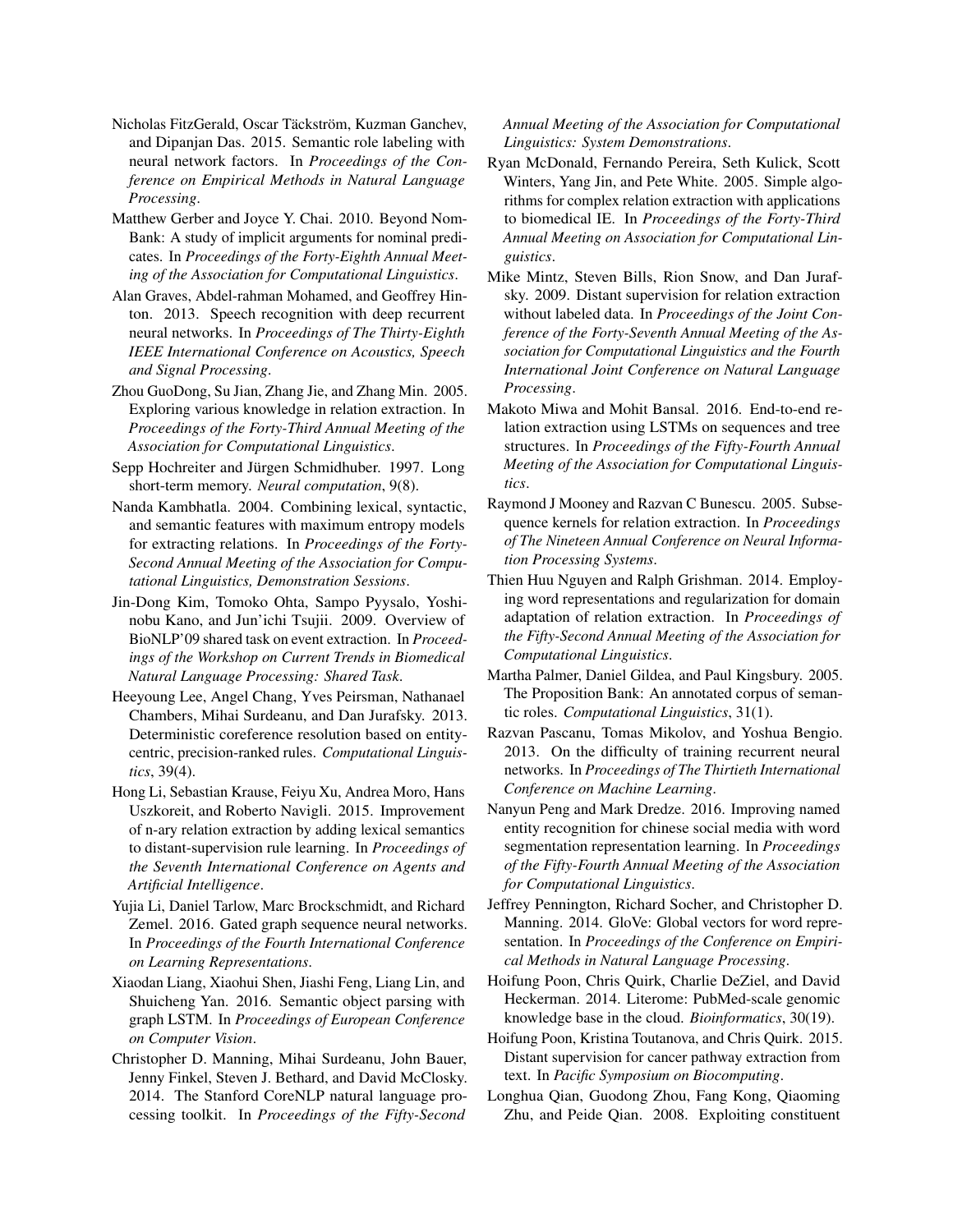dependencies for tree kernel-based semantic relation extraction. In *Proceedings of the Twenty-Second International Conference on Computational Linguistics*.

- <span id="page-13-2"></span>Chris Quirk and Hoifung Poon. 2017. Distant supervision for relation extraction beyond the sentence boundary. In *Proceedings of the Fifteenth Conference on European chapter of the Association for Computational Linguistics*.
- <span id="page-13-7"></span>Chris Quirk, Pallavi Choudhury, Jianfeng Gao, Hisami Suzuki, Kristina Toutanova, Michael Gamon, Wen-tau Yih, and Lucy Vanderwende. 2012. MSR SPLAT, a language analysis toolkit. In *Proceedings of the Conference of the North American Chapter of the Association for Computational Linguistics: Human Language Technologies, Demonstration Session*.
- <span id="page-13-19"></span>Kevin Reschke, Martin Jankowiak, Mihai Surdeanu, Christopher D Manning, and Daniel Jurafsky. 2014. Event extraction using distant supervision. In *Proceedings of Eighth edition of the Language Resources and Evaluation Conference*.
- <span id="page-13-16"></span>Michael Roth and Mirella Lapata. 2016. Neural semantic role labeling with dependency path embeddings. In *Proceedings of the Fifty-Fourth Annual Meeting of the Association for Computational Linguistics*.
- <span id="page-13-10"></span>Cicero Nogueira dos Santos, Bing Xiang, and Bowen Zhou. 2015. Classifying relations by ranking with convolutional neural networks. In *Proceedings of the Fifty-Third Annual Meeting of the Association for Computational Linguistics*.
- <span id="page-13-5"></span>Franco Scarselli, Marco Gori, Ah Chung Tsoi, Markus Hagenbuchner, and Gabriele Monfardini. 2009. The graph neural network model. *IEEE Transactions on Neural Networks*, 20(1).
- <span id="page-13-15"></span>Richard Socher, Brody Huval, Christopher D Manning, and Andrew Y Ng. 2012. Semantic compositionality through recursive matrix-vector spaces. In *Proceedings of the Joint Conference on Empirical Methods in Natural Language Processing and Computational Natural Language Learning*.
- <span id="page-13-12"></span>Fabian M Suchanek, Georgiana Ifrim, and Gerhard Weikum. 2006. Combining linguistic and statistical analysis to extract relations from web documents. In *Proceedings of the Twelfth International Conference on Knowledge Discovery and Data Mining*.
- <span id="page-13-0"></span>Mihai Surdeanu and Ji Heng. 2014. Overview of the english slot filling track at the TAC2014 knowledge base population evaluation. In *Proceedings of the U.S. National Institute of Standards and Technology Knowledge Base Population 2014 Workshop*.
- <span id="page-13-17"></span>Kumutha Swampillai and Mark Stevenson. 2011. Extracting relations within and across sentences. In *Proceedings of the Conference on Recent Advances in Natural Language Processing*.
- <span id="page-13-3"></span>Kai Sheng Tai, Richard Socher, and Christopher D Manning. 2015. Improved semantic representations from tree-structured long short-term memory networks. In *Proceedings of the Fifty-Third Annual Meeting of the Association for Computational Linguistics*.
- <span id="page-13-6"></span>Theano Development Team. 2016. Theano: A Python framework for fast computation of mathematical expressions. *arXiv e-prints*, abs/1605.02688.
- <span id="page-13-11"></span>Linlin Wang, Zhu Cao, Gerard de Melo, and Zhiyuan Liu. 2016. Relation classification via multi-level attention CNNs. In *Proceedings of the Fifty-Fourth Annual Meeting of the Association for Computational Linguistics*.
- <span id="page-13-18"></span>Michael Wick, Aron Culotta, and Andrew McCallum. 2006. Learning field compatibilities to extract database records from unstructured text. In *Proceedings of the Conference on Empirical Methods in Natural Language Processing*.
- <span id="page-13-13"></span>Kun Xu, Yansong Feng, Songfang Huang, and Dongyan Zhao. 2015a. Semantic relation classification via convolutional neural networks with simple negative sampling. In *Proceedings of Conference on Empirical Methods in Natural Language Processing*.
- <span id="page-13-8"></span>Yan Xu, Lili Mou, Ge Li, Yunchuan Chen, Hao Peng, and Zhi Jin. 2015b. Classifying relations via long short term memory networks along shortest dependency paths. In *Proceedings of Conference on Empirical Methods in Natural Language Processing*.
- <span id="page-13-14"></span>Yan Xu, Ran Jia, Lili Mou, Ge Li, Yunchuan Chen, Yangyang Lu, and Zhi Jin. 2016. Improved relation classification by deep recurrent neural networks with data augmentation. In *Proceedings of the Twenty-Sixth International Conference on Computational Linguistics*.
- <span id="page-13-4"></span>Nianwen Xue, Hwee Tou Ng, Sameer Pradhan, Rashmi Prasad, Christopher Bryant, and Attapol Rutherford. 2015. The CoNLL-2015 shared task on shallow discourse parsing. In *Proceedings of the Conference on Computational Natural Language Learning, Shared Task*.
- <span id="page-13-1"></span>Katsumasa Yoshikawa, Sebastian Riedel, Tsutomu Hirao, Masayuki Asahara, and Yuji Matsumoto. 2011. Coreference based event-argument relation extraction on biomedical text. *Journal of Biomedical Semantics*, 2(5).
- <span id="page-13-9"></span>Daojian Zeng, Kang Liu, Siwei Lai, Guangyou Zhou, Jun Zhao, et al. 2014. Relation classification via convolutional deep neural network. In *Proceedings of the Twenty-Sixth International Conference on Computational Linguistics*.
- <span id="page-13-20"></span>Daojian Zeng, Kang Liu, Yubo Chen, and Jun Zhao. 2015. Distant supervision for relation extraction via piecewise convolutional neural networks. In *Proceedings of the Conference on Empirical Methods in Natural Language Processing*.